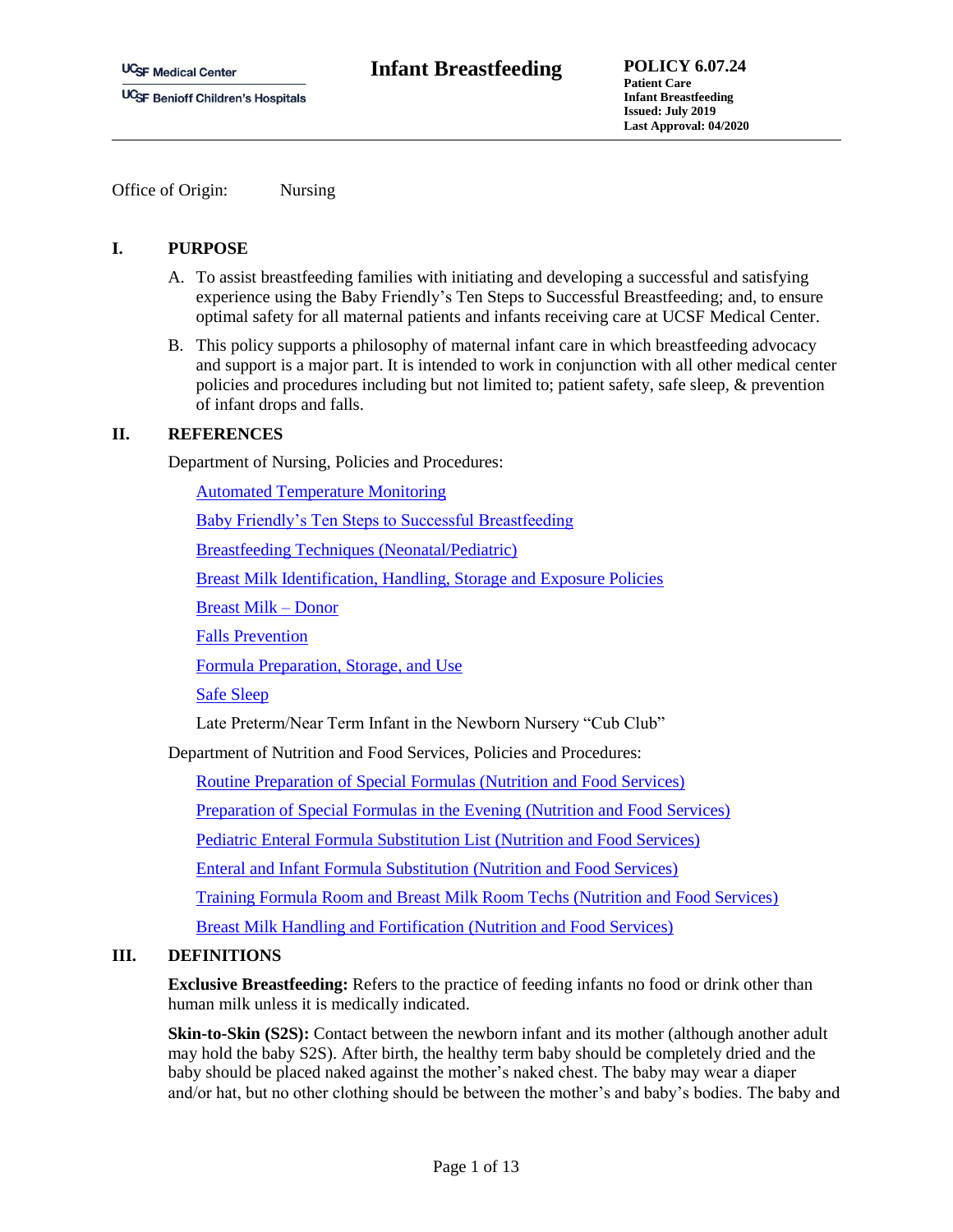mother are then covered with a warmed blanket, keeping the baby's head uncovered. S2S contact should continue, uninterrupted, until the completion of the first feeding (or for at least 1 hour). S2S contact should be encouraged beyond the first hours and into the first days after birth.

# **IV. POLICY**

- A. UCSF Medical Center will actively support breastfeeding as the preferred method of providing nutrition to infants by advocating breastfeeding using the Baby Friendly's Ten Steps to Successful Breastfeeding:
	- 1. Have a written breastfeeding policy that is routinely communicated to all health care staff.
	- 2. Train all health care staff in the skills necessary to implement this policy.
	- 3. Inform all pregnant women about the benefits and management of breastfeeding.
	- 4. Help mothers initiate breastfeeding within one hour of birth.
	- 5. Show mothers how to breastfeed and how to maintain lactation, even if they are separated from their infants.
	- 6. Give infants no food or drink other than breast-milk, unless medically indicated.
	- 7. Practice rooming in allow mothers and infants to remain together 24 hours a day.
	- 8. Encourage breastfeeding on demand.
	- 9. Give no pacifiers or artificial nipples to breastfeeding infant.
	- 10. Foster the establishment of breastfeeding support groups and refer mothers to them on discharge from the hospital or birth center.
- B. UCSF Medical Center complies with the World Health Organization (WHO) International Code of Marketing of Breast Milk Substitutes by offering pregnant women, mothers, and families' education and materials that promote human milk rather than other infant food or drinks.
- C. The Baby Friendly's Ten Steps to Successful Breastfeeding, WHO International Code of Marketing of Breast Milk Substitutes and subsequent WHO resolutions will be prominently displayed in all areas that serve mothers and newborns.
- D. UCSF Medical Center does not accept or distribute free or subsidized supplies of breast milk substitutes, nipples, and other feeding devices to pregnant women and new mothers. All artificial nipples, infant feeding bottles, and other infant feeding supplies are purchased at fair market value by this facility.
- E. All pregnant women will be provided with information on breastfeeding during their pregnancy.

### **V. PROCEDURE**

A. The Lactation Taskforce, a multidisciplinary, culturally appropriate team comprising of physicians, nurse staff, lactation consultants, nutrition staff, and other appropriate staff has been established to identify and optimize the pathway for patients and families to Exclusive Breastfeeding. On a yearly basis, this group will evaluate data relevant to breastfeeding support services and formulate, along with administration, a plan of action to implement needed changes.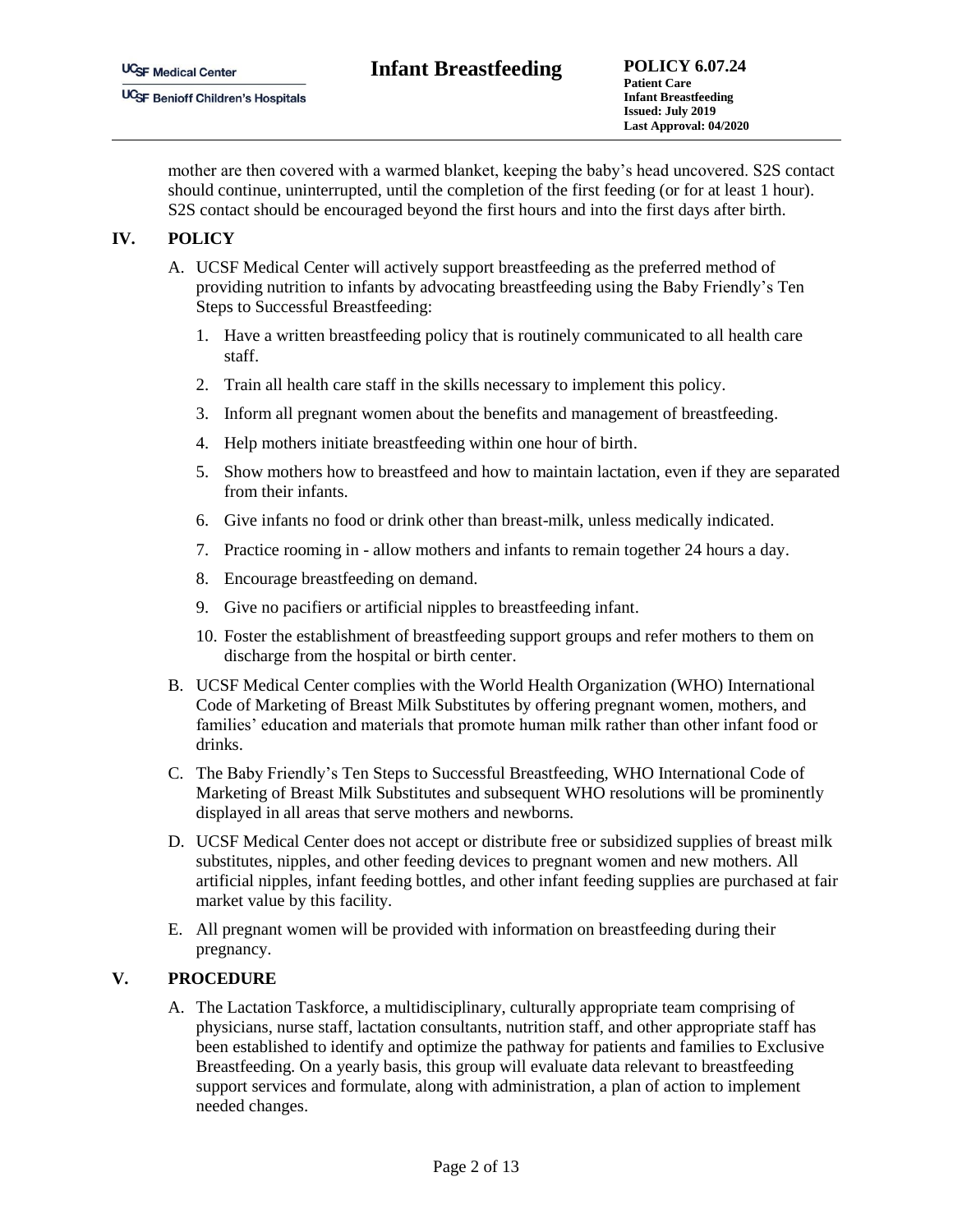- B. Policy Review
	- 1. The breastfeeding policy is readily available to all staff. The policy is reviewed and updated every two years with oversight from the multidisciplinary oversight committee and the USCF Institute for Nursing Excellence based on current research and evidencebased guidelines.
	- 2. The manager or designee of each applicable department will review the policy with all new employees and verify new staff competency by completion of the training period.
	- 3. The manager will ensure that all staff receive adequate training to enable them to implement this policy within 6 months of hire.
- C. Staff Training
	- 1. Trainings for both clinical and non-clinical staff will ensure that staff understand the advantages of breastfeeding and will be familiar with the UCSF policy to protect, promote, and support breastfeeding.
	- 2. The Unit Director of the Birth Center will ensure that nurses who care for maternal women and newborns will receive a minimum of 20 hours of training, including at least 5 hours of supervised clinical experience within 6 months of hire. The training will cover all topics specified by the Baby Friendly's Ten Steps to Successful Breastfeeding and the WHO International Code of Marketing of Breast Milk Substitutes, including breastfeeding and lactation management. See Attachment A: UCSF Training Curriculum Baby Friendly Competency Training Areas. Trainings conducted from another facility prior to employment may be accepted with proper documentation.
	- 3. All maternity staff and maternity care providers will be oriented to the policy upon arrival to the unit within the first 6-week orientation. Staff and care providers will read and sign off on the policy. Documentation will consist of topic and date of training and will be stored in the employee's file.
	- 4. Upon completion of the training, the clinical competency will be verified by the nurse orienting the new staff member. Staff will receive training and mentorship to attain competence in:
		- a. Counseling the feeding decision.
		- b. Providing safe S2S in the postpartum period.
		- c. Assisting and assessing the mother and baby in achieving comfortable and effective positioning and attachment at the breast.
		- d. Counseling mother regarding maintaining Exclusive Breastfeeding.
		- e. Learning and teaching feeding cues.
		- f. Assuring rooming in.
		- g. Teaching and assisting mother with hand expression of milk.
		- h. Teaching safe formula preparation and feeding to parents when necessary.
		- i. Assisting mother in finding support upon discharge.
	- 5. Physicians, midwives, and advanced practice nurses that provide care for maternal patients and infants will receive a minimum of 3 hours of training in lactation and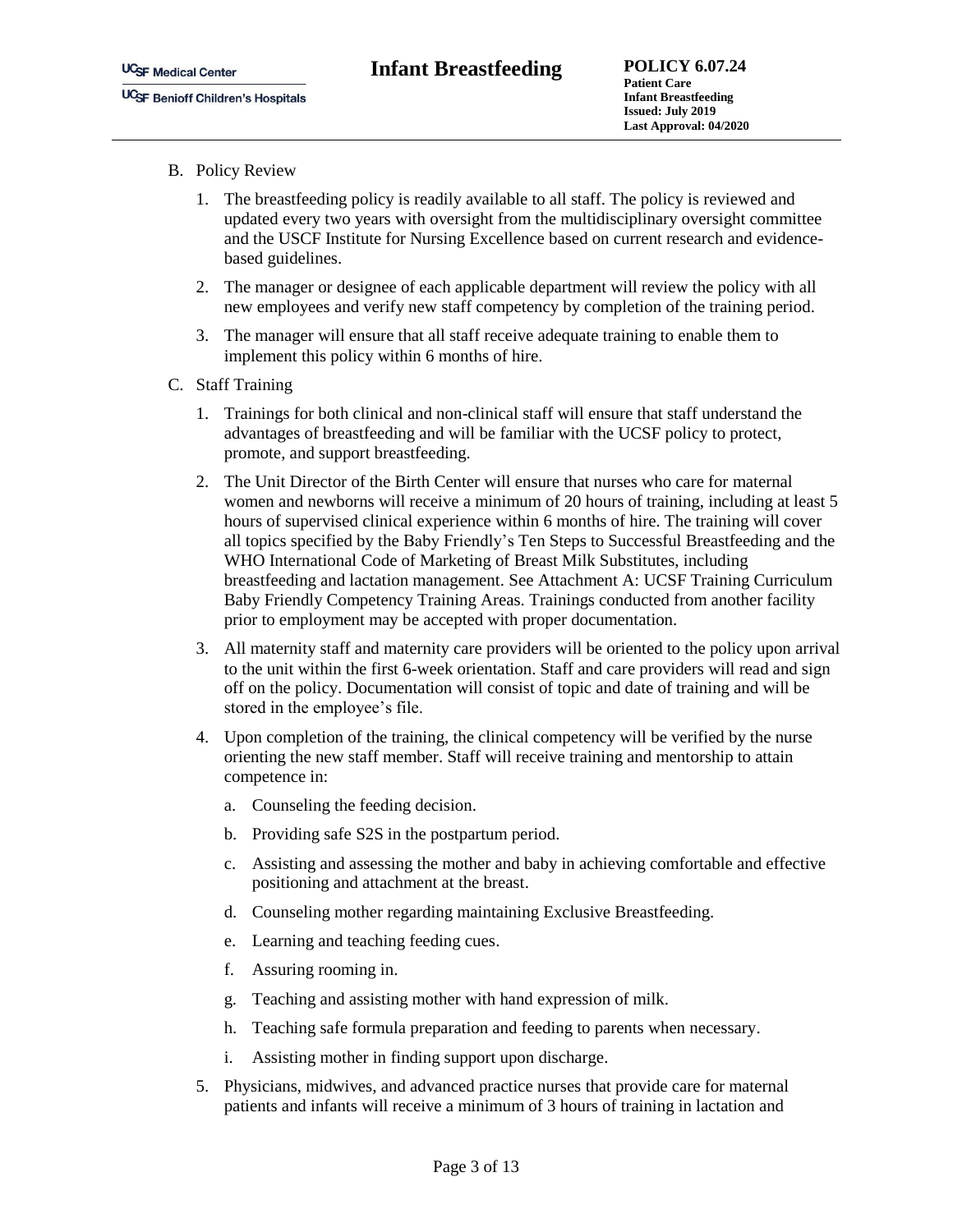breastfeeding management and support. Trainings conducted from another facility prior to employment may be accepted with proper documentation.

- 6. Training for non-clinical staff will be developed based on the job description and workplace exposure to mothers and infants.
- D. Inform all Pregnant Women about the Benefits and Management of Breastfeeding
	- 1. All pregnant women will be provided with information on breastfeeding during their pregnancy. The midwives, physicians, nurse practitioners, and nurses providing prenatal services are responsible for educating pregnant women and their support people about breastfeeding. Education is provided in a family-centered manner and will be documented in the medical record.
	- 2. Topics include:
		- a. Benefits of breastfeeding.
		- b. The importance of Exclusive Breastfeeding for the first six months.
		- c. Non-pharmacologic pain relief methods for labor.
		- d. Importance of early S2S contact.
		- e. Importance of early initiation of breastfeeding.
		- f. Importance of rooming-in (on a 24-hour basis).
		- g. Importance of early and frequent nursing.
		- h. Effective positioning and attachment.
		- i. Tours and/or childbirth education classes conducted with pregnant women.
		- j. Continuation of breastfeeding after introduction of appropriate complimentary foods.
	- 3. Mothers will be encouraged to practice Exclusive Breastfeeding unless medically contraindicated. If a family chooses not to breastfeed, this will be supported after breastfeeding education is complete and documented. The method of feeding will be documented in the medical record of every mother and infant.
	- 4. All areas of the hospital serving pregnant women are free from materials that promote artificial feeding and breast milk substitutes. Pregnant women and their families are not given materials that promote artificial feeding and breast milk substitutes or informational handouts with industry logos.
	- 5. There is no group education offered by this facility in which the use of formula or infant feeding bottles is discussed.
	- 6. Pregnant women and their families receive written materials about the benefits of breastfeeding as well as an explanation of the practices implemented that support successful breastfeeding throughout the continuum of pregnancy. There is a schedule of topics to be discussed at each prenatal visit. The topics, which include all of the topics required in the U.S. Baby-Friendly Guidelines and Evaluation Criteria, are listed in "Prenatal Breastfeeding Education Curriculum."
	- 7. UCSF Medical Center fosters the development of community-based programs that make available individual counseling or group education on breastfeeding and collaborates with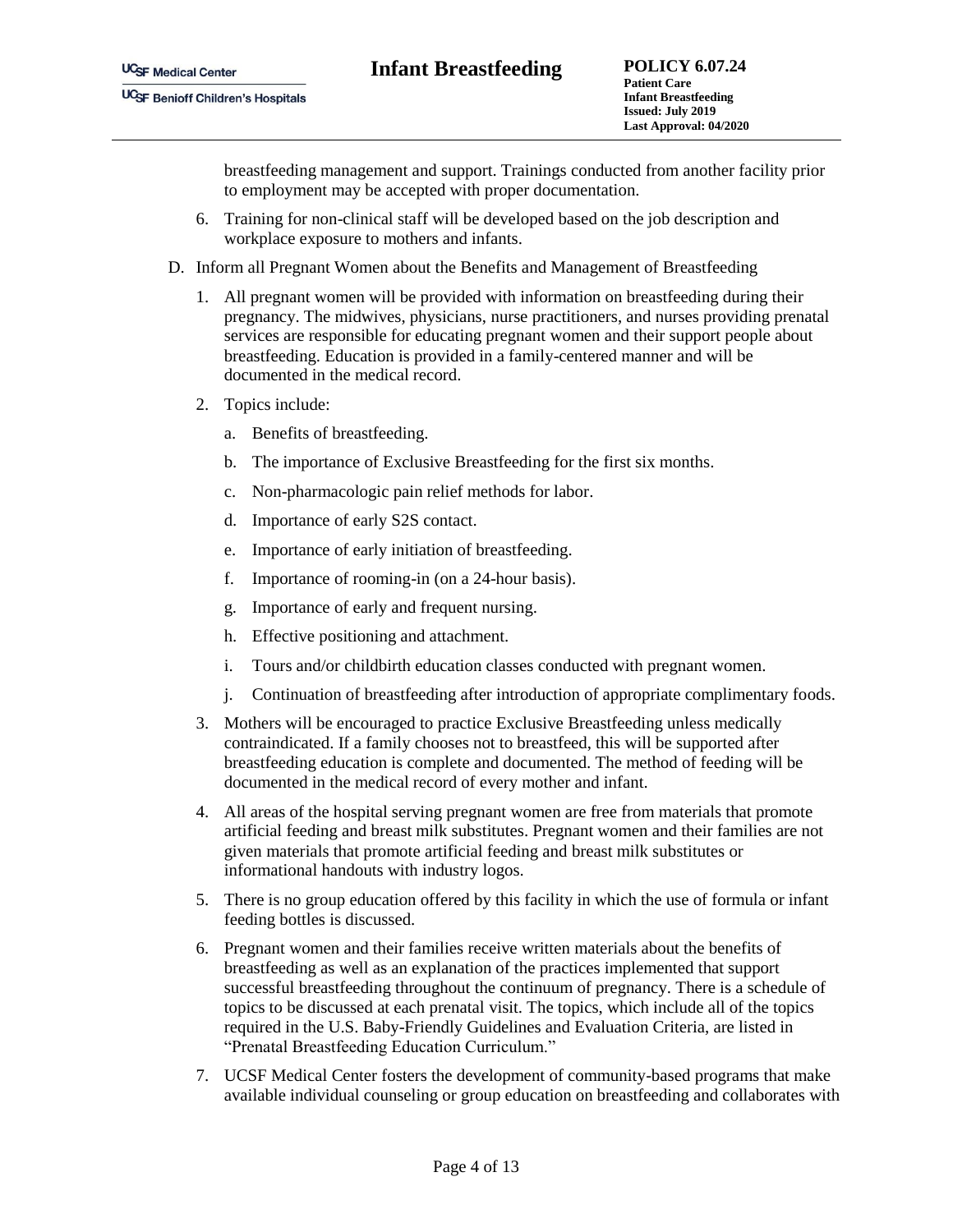community-based programs to coordinate breastfeeding messages. Staff at this facility have provided other organizations that offer prenatal services essential information to be taught to the pregnant woman regarding breastfeeding. In addition, members of the staff participate in the San Francisco Department of Public Health Local Breastfeeding Coalition and the San Francisco Healthy Mothers Workplace Coalition.

- E. Help Mothers Initiate Breastfeeding within One Hour of Birth
	- 1. The nursing staff present at the delivery oversee the transition of the infant and initiation of the first breastfeeding. This includes S2S contact with the mother immediately after birth, assisting the mother to recognize infant signs of feeding readiness, and allowing the infant to self-attach to the breast. S2S contact will be encouraged throughout the hospital stay, and in accordance with Safe Sleep Policy and newborn safety practices.
	- 2. Immediately after delivery (vaginal or cesarean), term infants that are breathing/crying and with good tone will be placed S2S with the mother as long as the infant and mother are stable, it is not medically contraindicated, and is in alignment with the parental wishes. S2S is for all couplets, regardless of feeding choice. Mothers will be given the opportunity to initiate breastfeeding within 1 hour of birth.
	- 3. Mothers who have healthy vaginal deliveries are encouraged to be given their babies to hold S2S immediately, unless there is a medically justifiable reason for delay. Mothers who have healthy cesarean deliveries are encouraged to be given their babies to hold S2S, when the mother is responsive and alert, unless there is a medically justifiable reason for delay.
	- 4. If S2S contact is delayed or unable to happen (admission to the ICN), the nursing staff will educate and support the implementation of S2S care as soon as is medically possible.
	- 5. Initial S2S contact should continue uninterrupted until the completion of the first breastfeeding. In the case of formula feeding infants, initial S2S contact should continue uninterrupted for at least on hour.
	- 6. During the initial period of S2S contact, routine newborn procedures may be postponed until the first breastfeeding session has been completed.
	- 7. Time of initiation of S2S contact as well as the time this contact ends is documented in the medical record.
- F. Show Mothers How to Breastfeed and How to Maintain Lactation, Even if Separated from their Infants
	- 1. All breastfeeding mothers will be supported with best practices for lactation care. The nurse will assess the mother's breastfeeding techniques, and if needed, demonstrate appropriate breastfeeding positioning and attachment with the mother and baby, optimally within 1 hour of birth.
	- 2. A lactation risk assessment will be completed for all couplets. Couplets considered "at risk" may need additional assessment and monitoring. Women who have never breastfed or encountered problems previously from another birth will be identified during the assessment and provided the support and attention needed. Staff will review and discuss the history of maternal anatomic/physiologic occurrences that may interfere with breastfeeding including but not limited to: lack of noticeable breast enlargement during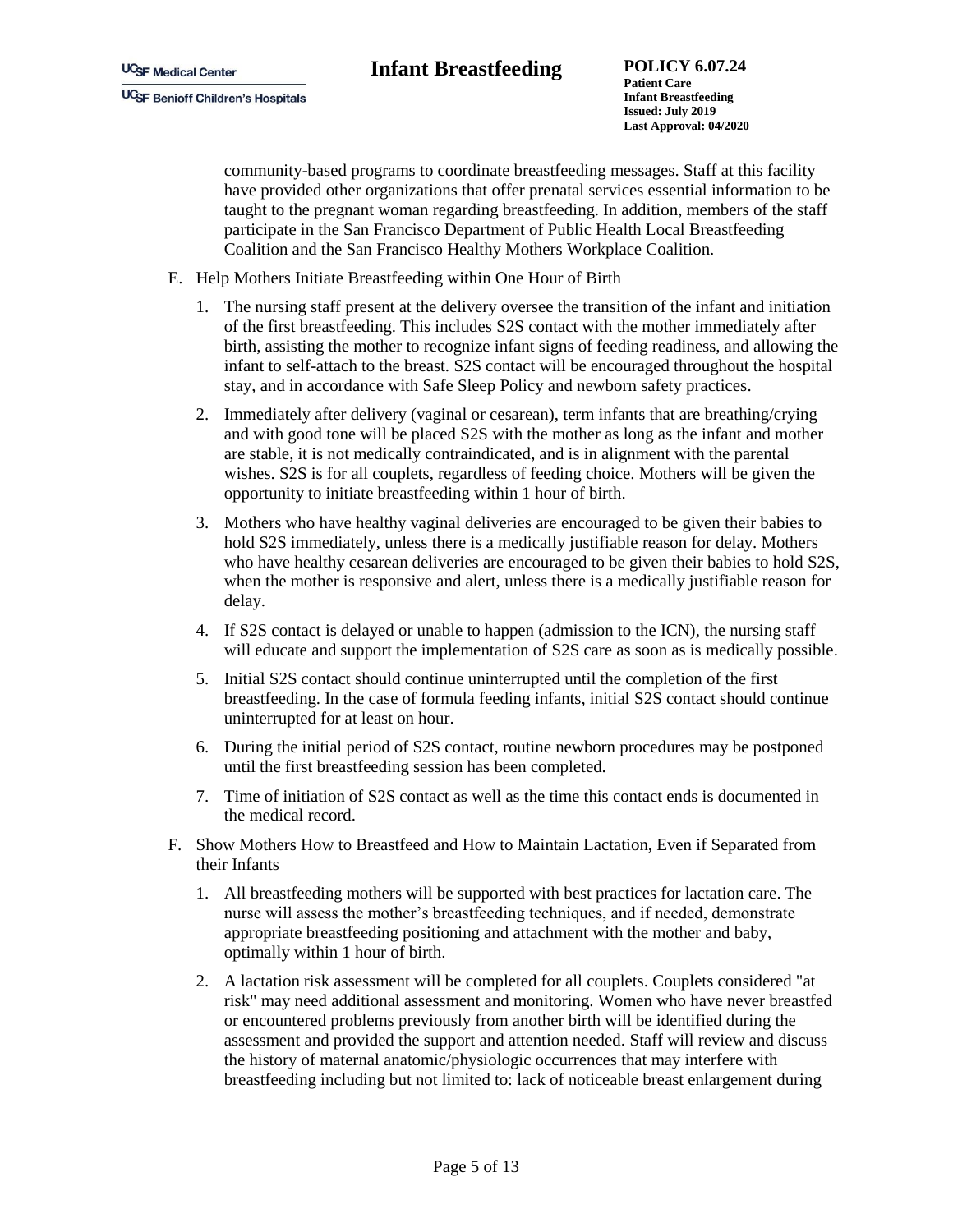puberty or pregnancy, flat or inverted nipples, breast surgery, diabetes, hypothyroidism, PCOS, glandular insufficiency, and/or infertility.

- 3. Breastfeeding assessment, teaching, and documentation will be done on each shift at minimum and more per the patient condition. After each feeding, staff will document information about the feeding in the mother's and infant's medical record. This documentation may include the latch, position, and any problems encountered. For feedings not directly observed, a maternal report may be used.
- 4. Mothers will be encouraged to use breastfeeding resources including written materials, classes, and video presentations, as appropriate. Mothers will be given a feeding log sheet and shown how to monitor feedings and diapers. All breastfeeding mothers will be taught by a staff nurse the benefit of Exclusive Breastfeeding and how to accomplish exclusivity for the first 6 months.
- 5. Infant feeding cues (such as increased alertness or activity, mouthing or rooting) will be used as indicators of the baby's readiness for feeding. Breastfeeding mothers will be encouraged to feed-on-demand.
- 6. Parents will be taught to expect that breastfeeding infants, usually feed at least 8 to 12 times in a 24- hour period.
- 7. Time limits for breastfeeding on each side will be avoided. Infants can be offered both breasts at each feeding but may be interested in feeding only on one side at a feeding during the early days.
- 8. When a mother may be separated from her infant (e.g. ICN admission). The staff will:
	- i. Support the mother to begin expressing her breast milk as soon as possible, but no later than 6 hours after delivery.
	- ii. Teach the mother how frequently to express her milk as well as proper storage and handling procedures. The expressed milk will be given to the baby as soon as the baby is medically ready and the mother's expressed milk will be used before any supplementation with breast milk substitutes when medically appropriate.
- 9. Mothers discharged home without their baby due to illness or prematurity will be given a discharge pumping plan, assurance of proper pumping equipment, and appropriate education.
- 10. Mothers who choose to feed their infant a breast milk substitute will be given verbal and written (See Handout: InJoy: Understanding Pregnancy to Parenting [Formula Feeding]). information regarding appropriate hygiene, the preparation, storage, handling and feeding of the substitute, and this education will be documented in the medical record.
	- a. Ready to feed formula or liquid concentrate is recommended for the first 2 months of life.
	- b. Families who will use formula will be given information regarding safe powdered formula preparation.
- G. Give Infants No Food or Drink Other Than Breast Milk, Unless Medically Indicated
	- 1. If supplementation is medically necessary, there must be a written medical order for the supplementation. The order must include the reason for and time of administration of the feeding. The provider will review the contraindications to supplementing with formula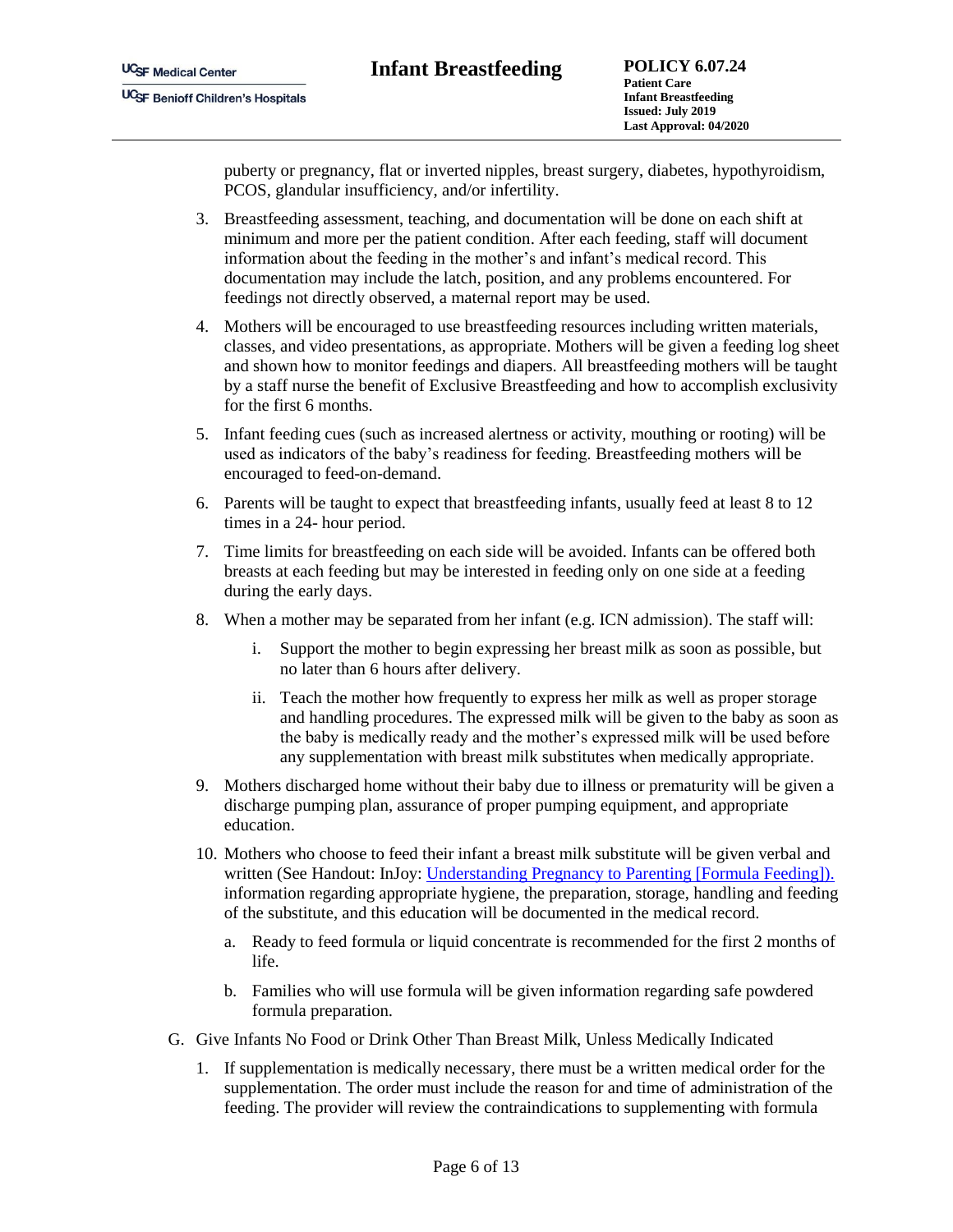which can negatively impact the infant and the mother's milk supply.

- a. Medical Contraindications To Breastfeeding:
	- i. HIV+
	- ii. Mother using illicit drugs
	- iii. Mother taking medications contraindicated in breastfeeding
	- iv. Mother has active untreated tuberculosis
	- v. Mother has HTLV 1 or 2
	- vi. Infant has classic form of Galactosemia
- 2. No formula will be given to healthy term infants unless medically indicated or by the mother's informed and documented consent. If the mother requests her infant to receive formula, staff will explore and address the mother's concerns. The mother will receive education regarding the health risks of formula feedings for the infant and the mother's milk supply.
	- a. Indications For Supplementation:
		- i. Treatment of hypoglycemia according to: (Screening and Management of Hypoglycemia in Late Preterm & Term Newborns)
		- ii. Hyperbilirubinemia with excessive weight loss and additional risk factors
		- iii. Considered at weight loss of *greater than* 10% of birth weight
		- iv. Late preterm infant (36-37 6/7 weeks) with weight losses greater than 3% by 24 hours of life and 7% by 72 hours of life are considered excessive and merit further evaluation and monitoring
- 3. The request will be granted and the process will be documented, including education and informed consent. The mother will be taught how to safely administer a feeding with the chosen device and educated regarding normal feeding methods.
- 4. When it is medically necessary to supplement, staff will educate mothers about the risks of artificial nipples. Supplemental feeding devices utilized at this facility include syringe, spoon, cup and supplemental nursing system.
- 5. Donor Breast Milk should be considered as an option for all the mothers who are supplementing. ( [UCSF Nursing Procedures Manual: Breast Milk Identification,](file:///C:/Users/thakkarv/AppData/Local/Microsoft/Windows/INetCache/Content.Outlook/2A9NBC39/DeptOfNursing_Breastmilk%20Identification,Handling,Storage,Exposure.pdf)  [Handling, Storage and Exposure\).](file:///C:/Users/thakkarv/AppData/Local/Microsoft/Windows/INetCache/Content.Outlook/2A9NBC39/DeptOfNursing_Breastmilk%20Identification,Handling,Storage,Exposure.pdf)
- H. Practice Rooming in with a goal that all mothers and infants remain together 24 hours a day
	- 1. The Model of Care at the UCSF Birth Center is Couplet Care. Mother-infant dyad (regardless of maternal feeding preference) will room in immediately after delivery and are not separated during hospitalization as long as both are medically stable and mother or family is able to care for infant.
	- 2. Routine newborn procedures are able to be done at the mother's bedside.
	- 3. Any interruption of rooming-in will be documented in the infant's chart and include the reason for the interruption, the location of the infant during the interruption, the time when the separation began, and the time when the infant was returned to the mother's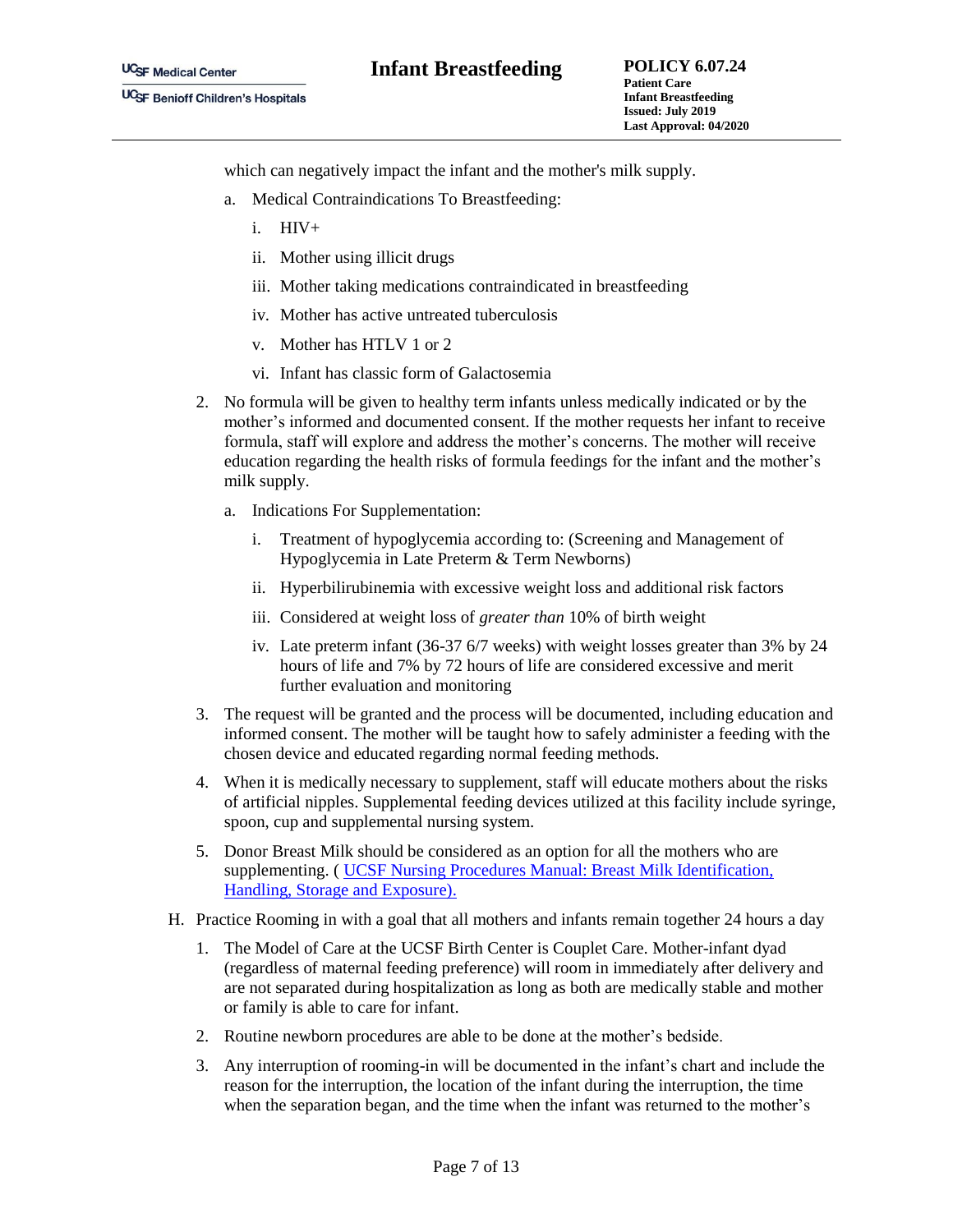room.

- 4. If a mother requests that her baby be separated from her, the staff will explore the mother's reason for request, educate her on the benefits of keeping the baby close, and document this counseling. If the infant is separated from the mother for any reason, the infant will be brought to the mother for feeding whenever the infant shows feeding cues.
- I. Encourage Breastfeeding On-Demand
	- 1. All mothers will be taught to feed their infants based on infant cues. Postpartum education will include these signs of cues in the infants. This includes newborn feeding behaviors such as cluster feeding, feeding through the night, (usually at least 8-12 feedings in a 24-hour period).
	- 2. No limitations will be taught to mothers regarding breastfeeding lengths or number of feedings.
	- 3. Parents will be encouraged and taught that both physical contact and nourishment are important.
- J. Give No Pacifiers or Artificial Nipples to Breastfeeding Infants
	- 1. Pacifiers will not be given to well full-term breastfeeding infants
	- 2. Preterm infants in the Neonatal Intensive Care Unit or infants with specific medical conditions may be given pacifiers for non-nutritive sucking.
	- 3. Newborns undergoing painful procedures may be given a pacifier as a method procedural support. The infant will not return to the mother with the pacifier.
	- 4. UCSF encourages modalities such as breastfeeding and S2S contact for newborn pain relief during painful procedures.
	- 5. Breastfeeding mothers who request pacifiers, artificial nipples and/or infant feeding bottles (when not medically indicated) will receive education on the possible consequences regarding breastfeeding, including the American Academy of Pediatrics (AAP) recommendation of not giving any bottles or pacifiers to babies for at least one month until after breastfeeding is fully established, and this education will be documented.
	- 6. Any supplementation should be given by supplemental nursing system, syringe, spoon or cup in preference to an artificial nipple or bottle. This does not include premature or infants admitted to the ICN for specific medical/surgical conditions.
- K. Foster the Establishment of Breastfeeding Support Groups and Refer Mother to them on Discharge from Hospital
	- 1. Infants that are not breastfeeding well will be discharged home with a safe feeding plan.
	- 2. Before leaving the hospital, breastfeeding mothers should be able to:
		- a. Position the baby correctly at the breast with minimal nipple discomfort during the feeding.
		- b. Latch the baby to breast properly.
		- c. State that the baby should be fed approximately 8 to 12 times every 24 hours until satiety.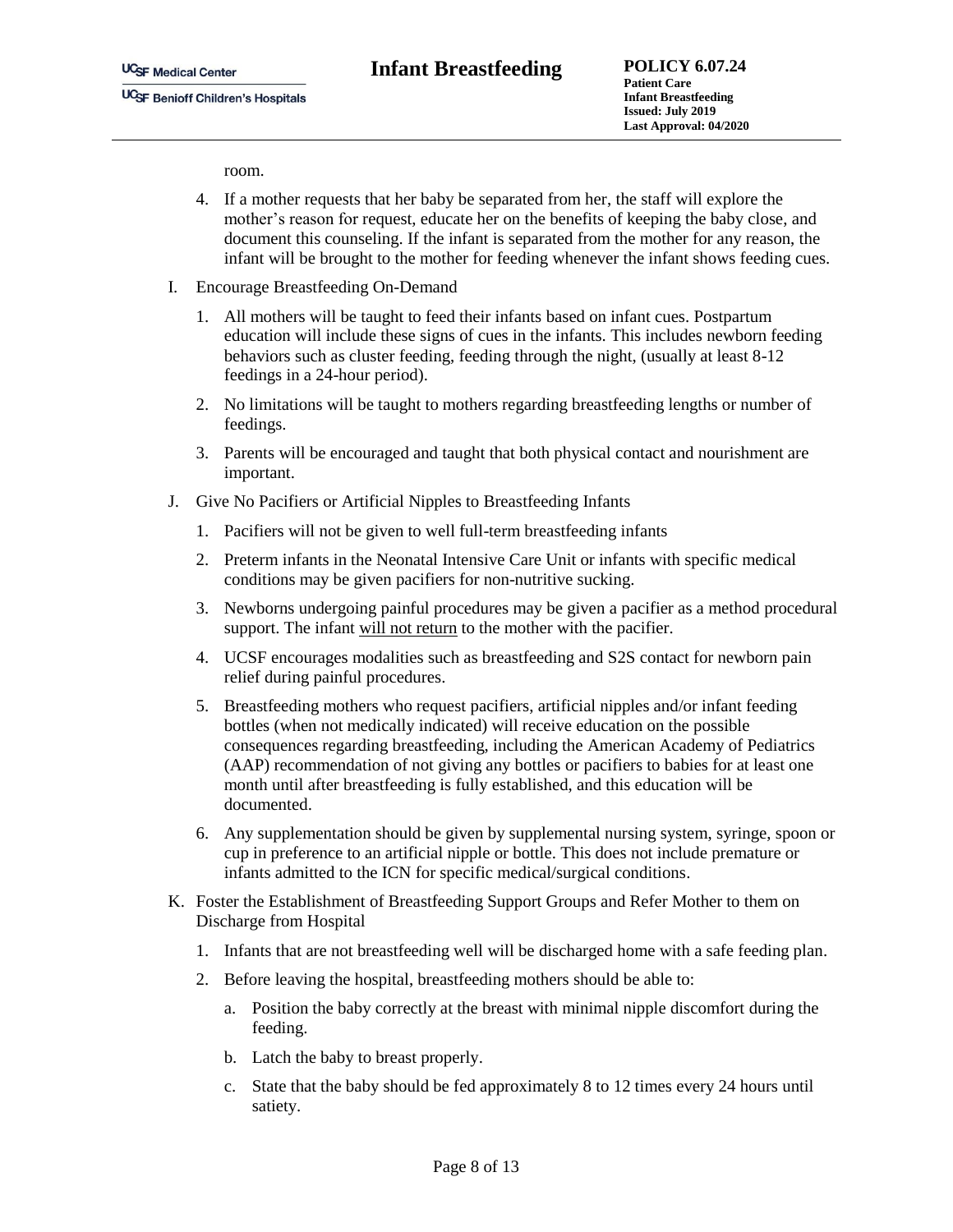- d. State age-appropriate elimination patterns (at least six urinations per day and three to four stools per day by the fourth day of life); (See UCSF Birth Center booklet *Post-Partum: Now That You Have Given Birth*).
- e. List indications for calling a clinician.
- f. Hand-express milk from their breasts.
- g. Maintain milk supply if and when separated from the baby.
- 3. Prior to going home, mothers will be given the UCSF Birth Center booklet *Post Partum: Now That You Have Given Birth*, which includes the names and telephone numbers of community resources to contact for help with breastfeeding, including coordination of WIC activities or other community services that offer counseling. All mothers are given the UCSF Health Breastfeeding Guide and Log Book. UCSF also offers a post-partum support group and a lactation specific support group.
- 4. A recommendation for a follow-up visit with the appropriate health care provider is reviewed and shared with all mothers and infants.
- L. Compliance with the International Code of Marketing of Breast Milk Substitutes
	- 1. All breast milk substitutes, including special infant formulas that are used in the facility are purchased in the same way as any other foods or medicines.
	- 2. The facility and staff refuses free or low-cost supplies of breast milk.
	- 3. No employees of manufacturers or distributors of breast milk substitutes, bottles, nipples, pacifiers or other infant feeding supplies have any direct or indirect contact with pregnant women or mothers.
	- 4. UCSF does not receive free gifts, non-scientific literature, material, equipment, money, or support for breastfeeding education or events from manufacturers of breast milk substitutes, bottles, nipples and pacifiers.
	- 5. No pregnant women, mother, or families are given marketing materials or samples or gift packs by the facility that consist of breast milk substitutes, bottles, nipples, pacifiers or other infant feeding equipment or coupons for the above items. The facility keeps infant formula cans and pre-prepared bottles of formula out of view unless in use.
	- 6. Any educational materials distributed to breastfeeding mothers are free from messages that promote or advertise infant food or drinks other than breast milk.
	- 7. Staff can verbalize why it is important to not give any free samples or promotional materials from manufacturers or distributers of breast milk substitutes, bottles, and pacifiers.

## **VI. RESPONSIBILITY**

Questions about the implementation of this policy should be directed to the Lactation Consultant.

# **VII. HISTORY OF POLICY**

Issued June 2019 by Baby Friendly Implementation Work Group

Reviewed and Approved June 2019 by Policy Steering Committee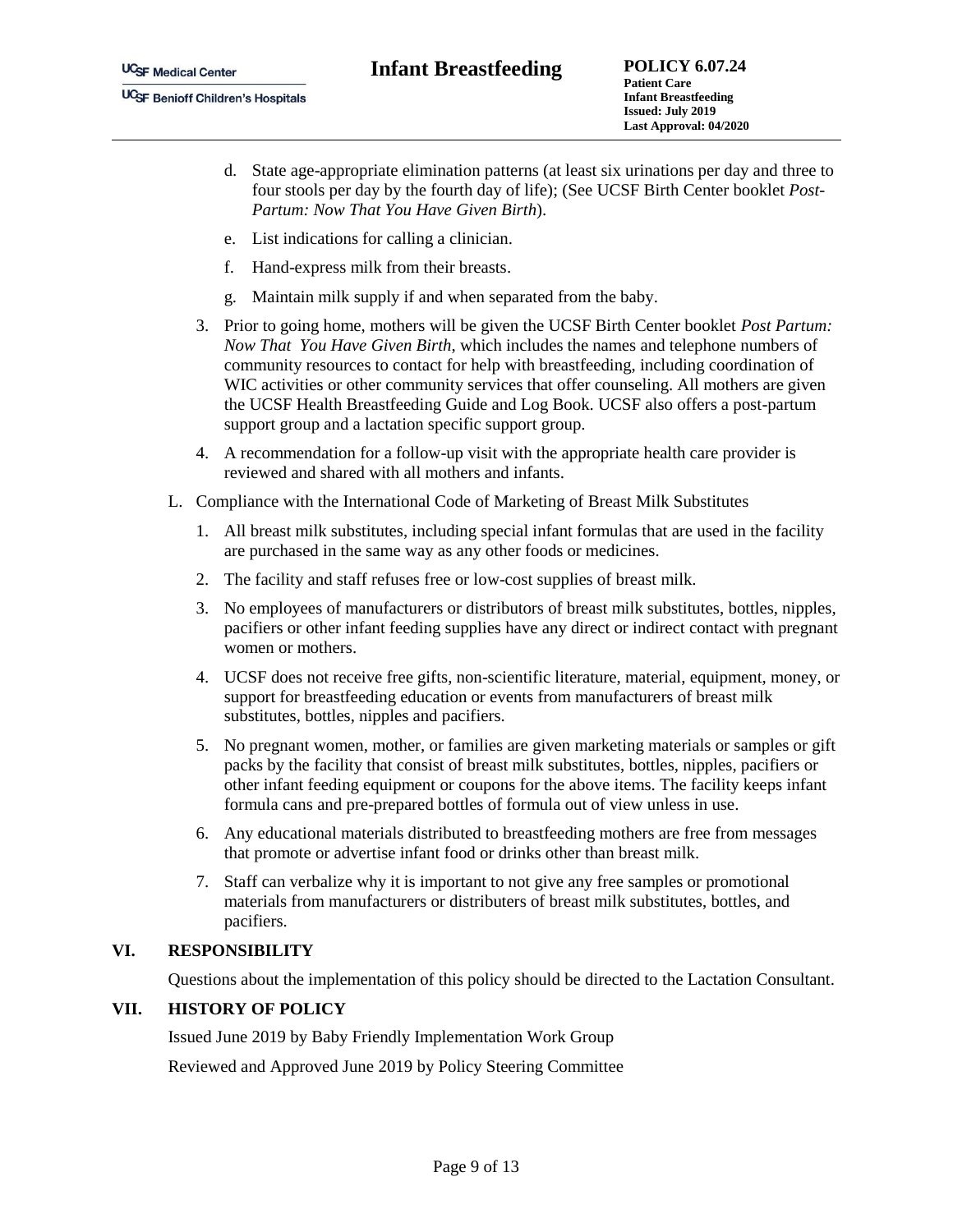Reviewed and Approved July 2019 by Benioff Children's Hospital Quality Improvement Executive Committee

Reviewed and Approved in July 2019 by Executive Medical Board and Governance Advisory Council

Reviewed and Approved February 2020 by Baby Friendly Implementation Work Group

Reviewed and Approved April 2020 by Policy Steering Committee

Reviewed and Approved April 2020 by Executive Medical Board and Governance Advisory Council

### **VIII. APPENDICES**

A. UCSF Training Curriculum: Baby Friendly Competency Training Areas (see below)

Other References / Handouts

- Lactation Education Resources: [Infant Hunger Cues](https://www.lactationtraining.com/resources/educational-materials/handouts-parents?task=document.viewdoc&id=33)
- UCSF Medical Center Information for Patients: [Caring for Yourself During Pregnancy and](https://issuu.com/whrc-vt/docs/ucsf_pregguidebook)  [Beyond](https://issuu.com/whrc-vt/docs/ucsf_pregguidebook) (Prenatal booklet)
- UCSF Medical Center Information for Patients: Postpartum Now That You Have Given Birth *(Available print copies only*)
- InJoy: Understanding Pregnancy to Parenting (Formula Feeding)

*This guideline is intended for use by UCSF Medical Center staff and personnel and no representations or warranties are made for outside use. Not for outside production or publication without permission. Direct inquiries to the Office of Origin or Medical Center Administration at (415) 353-2733.*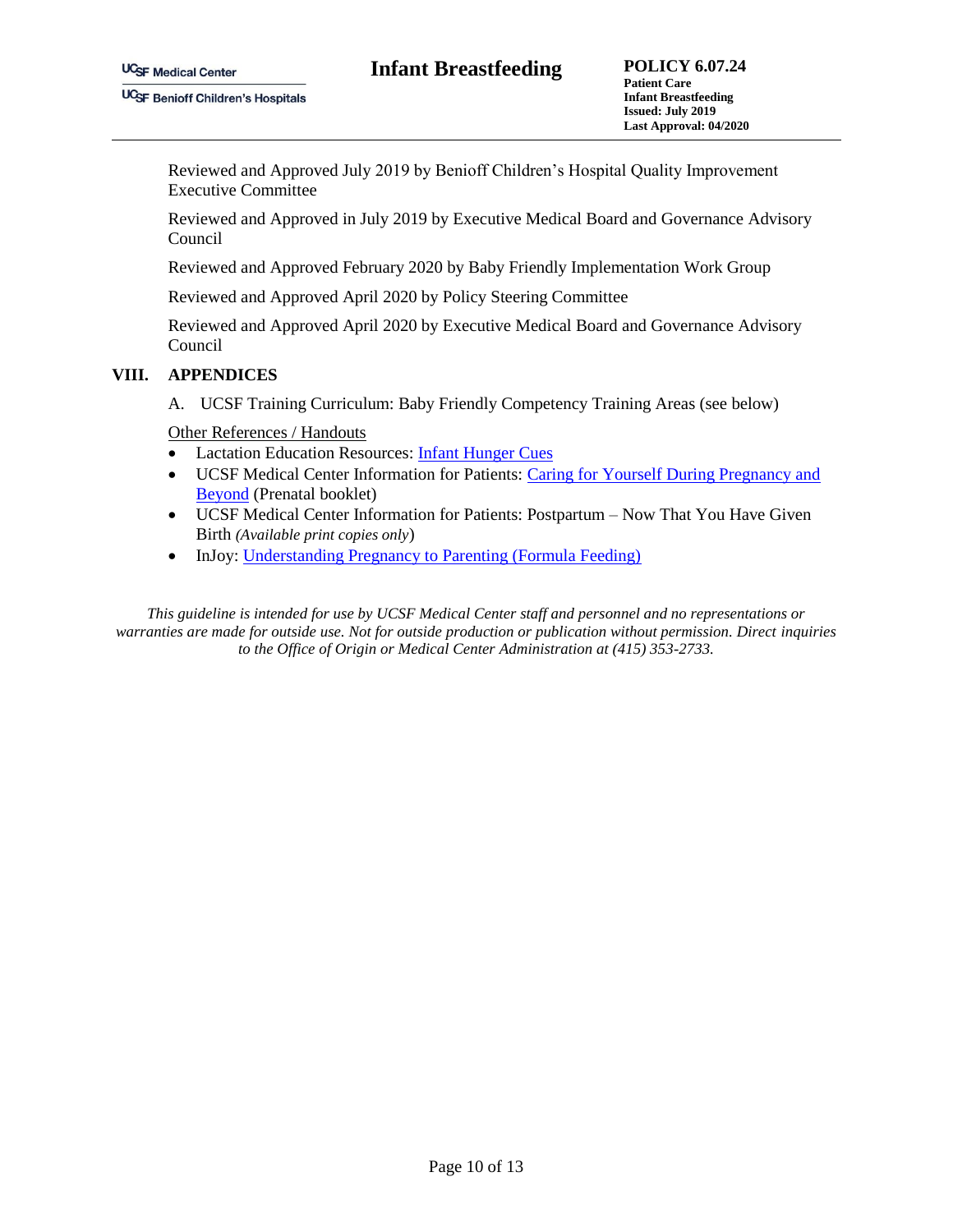# **Appendix A: UCSF Training Curriculum: Baby Friendly Competency Training Areas**

All staff nurses in maternal-child inpatient care will receive 20 hours of education in breastfeeding and lactation management, including 5 hours of supervised clinical experience. The following curriculum covers the 15 sessions identified in the current version of the *U.S. Baby-Friendly Guidelines and Evaluation Criteria*.

## **UCSF Medical Center:** *Excellence in Care with the Ten Steps (Provided by [Evergreen Perinatal](http://www.evergreenperinataleducation.com/)  [Education\)](http://www.evergreenperinataleducation.com/) – Through March 2019*

## *UCSF Medical Center: Baby Friendly Nurse Training (Provided by UCSF Medical Center) – September 2019- Present*

### **Course Objectives**

- Describe barriers to effective communication with women about feeding their babies.
- List birthing routines that may influence breastfeeding success.
- Discuss the rationale of S2S care for mother and baby.
- Describe how our care influences milk production.
- Describe the basic elements of correct positioning and latch.
- Perform a breastfeeding LATCH score.
- Identify the special needs of babies born too early.
- List ways for mothers to maximize breast milk production.
- Describe the importance of human milk for human babies.
- List possible negative effects of supplementing babies with breast milk substitutes.
- Discuss some marketing tactics used by commercial baby food industries.
- Evaluate the current AAP recommendation about infant sleep.
- List several possible responses when women request formula, nighttime nursery care.
- Discuss the rationale of restricting pacifier use in the early weeks of breastfeeding.
- Describe infant feeding cues.
- Develop a care plan to help a mother with nipple pain, engorgement, and/or infection.
- Discuss the importance of providing protection and support to childbearing women.

## **Day 1 Agenda**

#### **Talking to Mothers about Breastfeeding (Steps 1 - 3)**

- Making breastfeeding an expectation
- Looking at "culture"
- Breastfeeding promotion to teen moms
- What works?

#### **Getting Feedings Started with Evidence-Based Care (Step 4)**

- Connecting prenatal care with hospital practices
- Evaluating birth practices
- Labor routines
- S2S care and breastfeeding responses
- Postpartum practices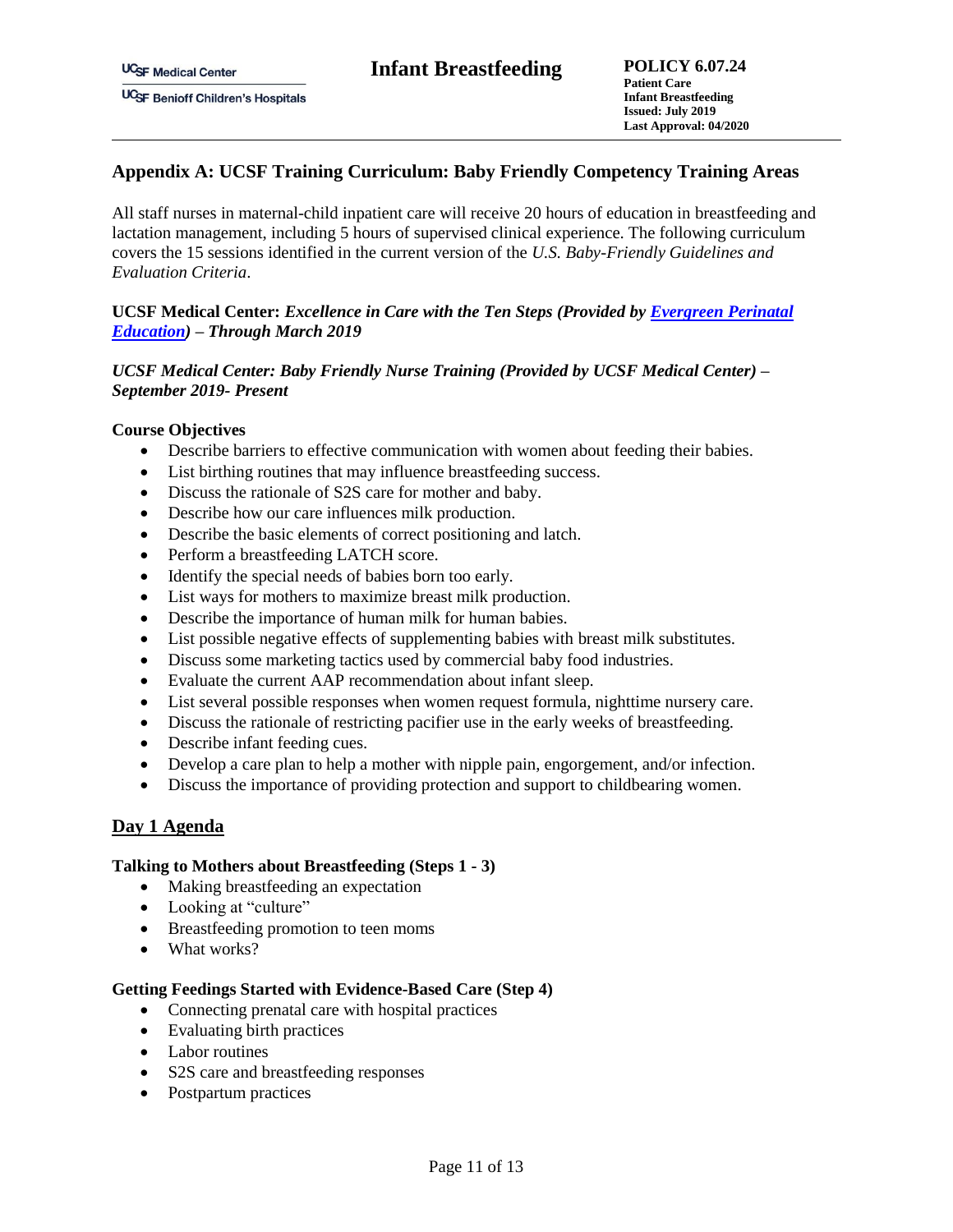• Making feeding a priority

### **The Influence of Care on Breastfeeding Outcomes**

- Helping mothers understand breast milk production
- Hormones of Milk Production
- Prolactin  $Oxvtocin -$  the most potent of female hormones

### **Positioning & Latch (Step 5a)**

- The first feedings
- There are many ways to breastfeed
- Assessment of a feeding LATCH score practice

### **Preterm and Late Preterm Babies (Step 5b)**

- Innovative care
- Preventing problems
- Maximizing milk supply

### **Day 1 Workshop Learning Objectives**

- 1. Discuss the importance of hospital policies that support Exclusive Breastfeeding.
- 2. List the minimum requirements established for hospital staff breastfeeding education.
- 3. Describe barriers to effective communication with women about feeding their babies.
- 4. Discuss the effects of culture on breastfeeding outcomes.
- 5. Identify teaching points appropriate for prenatal classes and interactions with pregnant women.
- 6. List birthing routines that may influence breastfeeding success.
- 7. Discuss hospital birth policies and procedures that support Exclusive Breastfeeding.
- 8. Discuss the rationale of S2S care for mother and baby.
- 9. Describe the anatomy and physiology of lactation and the process of breastfeeding.
- 10. Describe how our care influences milk production.
- 11. Describe the basic elements of correct positioning and latch.
- 12. Perform a breastfeeding LATCH score.
- 13. Identify the hallmarks of milk transfer and effective breastfeeding.
- 14. Identify the special needs of babies born too early.
- 15. List ways for mothers to maximize breast milk production.
- 16. Describe the importance of human milk for human babies.
- 17. List possible negative effects of feeding babies breast milk substitutes.
- 18. Discuss some marketing tactics used by commercial baby food industries.
- 19. Identify acceptable medical reasons for supplementation of breastfed babies.
- 20. Evaluate the current AAP recommendation about infant sleep.
- 21. List several possible responses when women request formula, nighttime nursery care.
- 22. Describe infant feeding cues.
- 23. Discuss ways to assist new mothers and their babies when early breastfeeding is challenging or difficult.
- 24. Discuss the rationale of restricting pacifier use in the early weeks of breastfeeding.
- 25. Describe management techniques for breast and nipple problems.
- 26. Develop a care plan to help a mother with nipple pain, engorgement, and infection.
- 27. Discuss the importance of ongoing protection and support for mothers to continue breastfeeding beyond the early weeks.